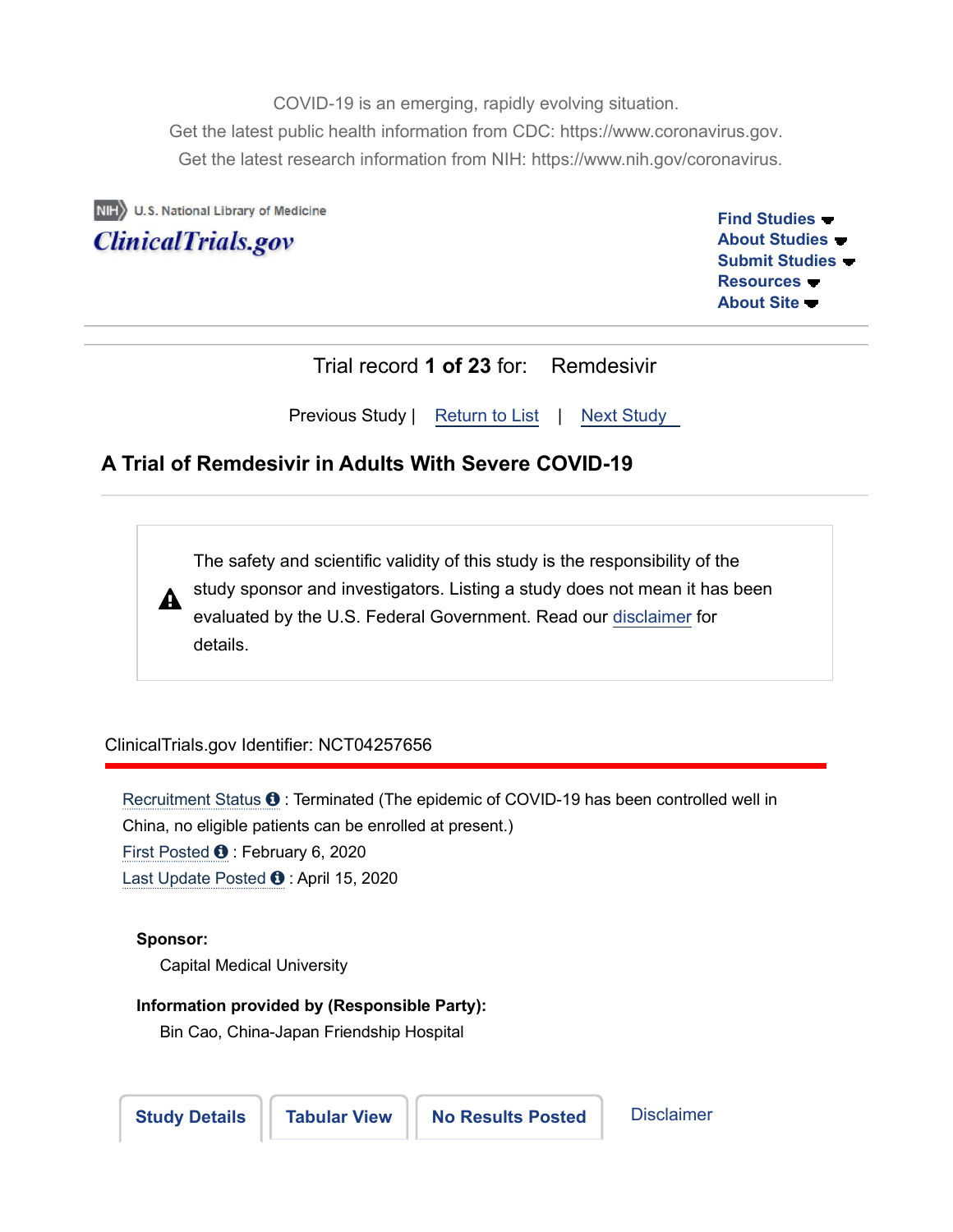#### **Study Description**

Go to  $\vert -$ 

Brief Summary:

In December 2019, Wuhan, in Hubei province, China, became the center of an outbreak of pneumonia of unknown cause. In a short time, Chinese scientists had shared the genome information of a novel coronavirus (SARS-CoV-2) from these pneumonia patients and developed a real-time reverse transcription PCR (real-time RT-PCR) diagnostic assay.

Given no specific antiviral therapy for COVID-19 and the ready availability of remdesvir as a potential antiviral agent, based on pre-clinical studies in SARS-CoV and MERS-CoV infections, this randomized, controlled, double blind trial will evaluate the efficacy and safety of **remdesivir** in patients hospitalized with severe COVID-19.

| Condition or disease O | Intervention/treatment <b>O</b> | Phase <b>O</b><br> |
|------------------------|---------------------------------|--------------------|
| COVID-19               | Drug: Remdesivir                | Phase 3            |
| Remdesivir             | Drug: Remdesivir placebo        |                    |
| SARS-CoV-2             |                                 |                    |

Detailed Description:

In December 2019, Wuhan, in Hubei province, China, became the center of an outbreak of pneumonia of unknown cause. In a short time, Chinese scientists had shared the genome information of a novel coronavirus (SARS-CoV-2) from these pneumonia patients and developed a real-time reverse transcription PCR (real-time RT-PCR) diagnostic assay.

Whilst the outbreak is likely to have started from a zoonotic transmission event associated with a large seafood market that also traded in live wild animals, it soon became clear that person-to-person transmission was also occurring. The number of cases of infection with COVID-19 identified in Wuhan increased markedly over the later part of January 2020, with cases identified in multiple other Provinces of China and internationally. Mathematical models of the expansion phase of the epidemic suggested that sustained person-to-person transmission is occurring, and the R-zero is substantially above 1, the level required for a selfsustaining epidemic in human populations.

The clinical spectrum of COVID-19 illness appears to be wide, encompassing asymptomatic infection, a mild upper respiratory tract infection, and severe viral pneumonia with respiratory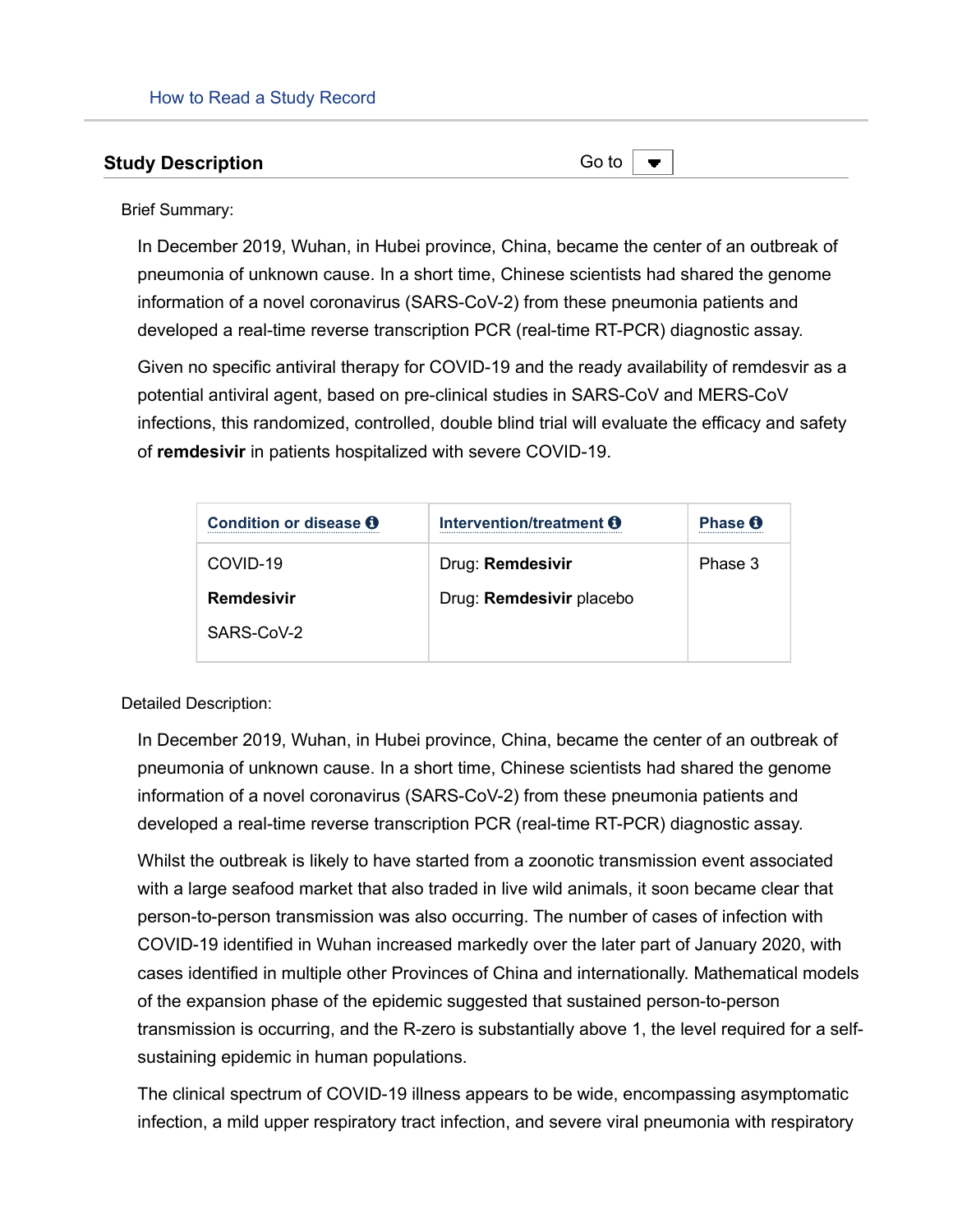failure and even death. Although the per infection risk of severe disease remains to be determined, case-fatality risk of 11-14% has been reported in several initial studies of seriously ill patients and case-fatality has been estimated approximately at 2% overall. Also the large number of cases in Wuhan has resulted in a large number of patients hospitalised with pneumonia requiring supplemental oxygen and sometimes more advance ventilator support.

This new coronavirus, and previous experiences with SARS and MERS-CoV, highlight the need for therapeutics for human coronavirus infections that can improve clinical outcomes, speed recovery, and reduce the requirements for intensive supportive care and prolonged hospitalisation.

Given no specific antiviral therapy for COVID-19 and the ready availability of remdesvir as a potential antiviral agent, based on pre-clinical studies in SARS-CoV and MERS-CoV infections, this randomized, controlled, double blind trial will evaluate the efficacy and safety of remdesivir in patients hospitalized with severe COVID-19.

# **Study Design**

Go to

|                                                     | Study Type $\Theta$ : Interventional (Clinical Trial)                   |
|-----------------------------------------------------|-------------------------------------------------------------------------|
| Actual Enrollment $\bullet$ : 237 participants      |                                                                         |
|                                                     | Allocation: Randomized                                                  |
|                                                     | Intervention Model: Parallel Assignment                                 |
| Masking:                                            | Quadruple (Participant, Care Provider, Investigator,                    |
|                                                     | <b>Outcomes Assessor)</b>                                               |
| <b>Primary Purpose:</b>                             | Treatment                                                               |
|                                                     | Official Title: A Phase 3 Randomized, Double-blind, Placebo-controlled, |
|                                                     | Multicenter Study to Evaluate the Efficacy and Safety of                |
|                                                     | <b>Remdesivir</b> in Hospitalized Adult Patients With Severe            |
|                                                     | COVID-19.                                                               |
| Actual Study Start Date <b>O</b> : February 6, 2020 |                                                                         |
| Actual Primary Completion Date $\mathbf 0$ :        | March 30, 2020                                                          |
| Actual Study Completion Date $\mathbf{\Theta}$ :    | April 10, 2020                                                          |

# **Arms and Interventions**

Go to

| Arm <sub>0</sub><br>           | Intervention/treatment <b>O</b> |
|--------------------------------|---------------------------------|
| Experimental: Remdesivir group | Drug: Remdesivir                |
| active remdesivir              |                                 |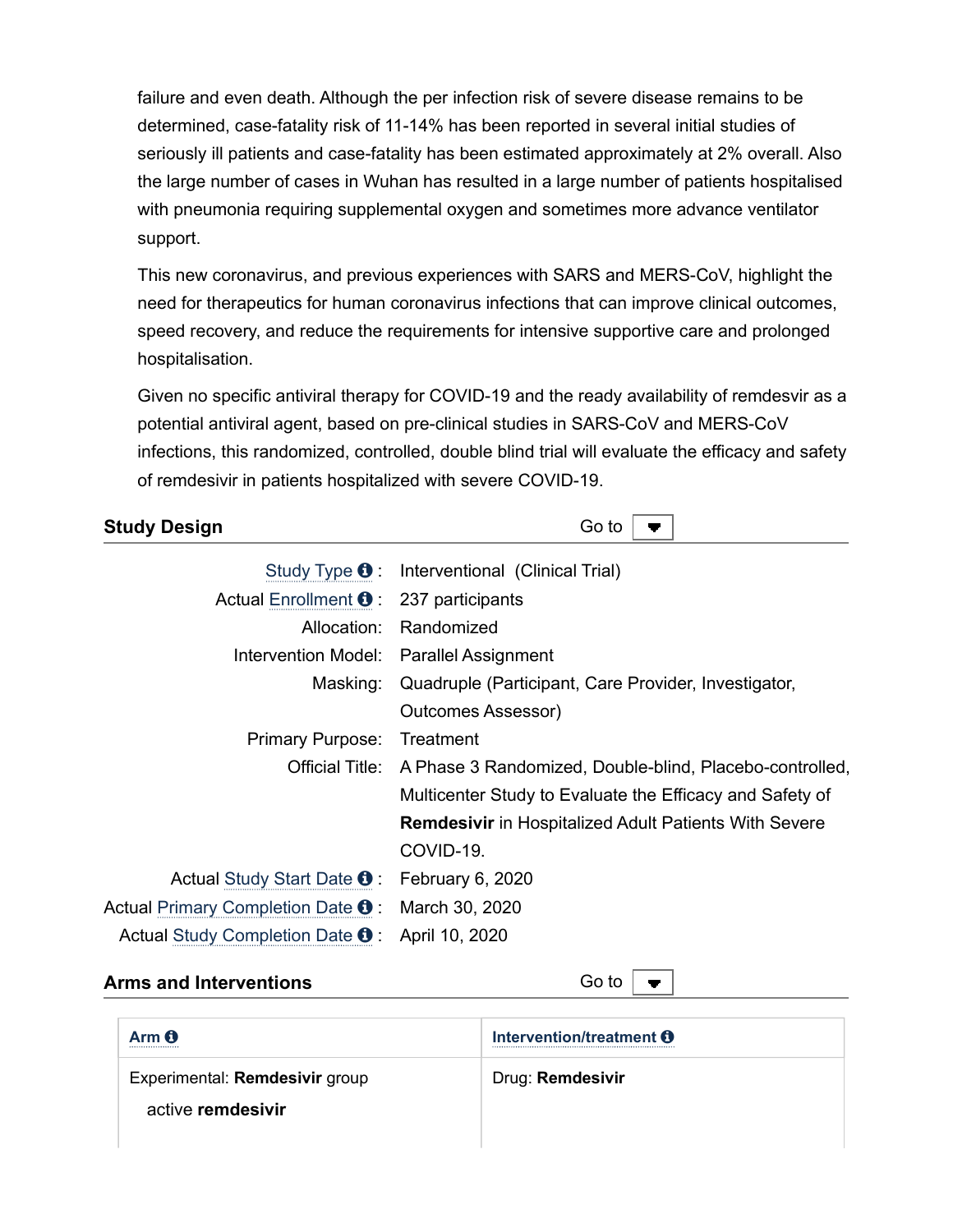|                                                                  | Intervention/treatment <b>O</b>                                                                                                                     |
|------------------------------------------------------------------|-----------------------------------------------------------------------------------------------------------------------------------------------------|
|                                                                  | RDV 200 mg loading dose on day 1 is<br>given, followed by 100 mg iv once-daily<br>maintenance doses for 9 days.<br>Other Name: GS-5734              |
| Placebo Comparator: Control group<br>Placebos matched remdesivir | Drug: Remdesivir placebo<br>RDV placebo 200 mg loading dose on<br>day 1 is given, followed by 100 mg iv<br>once-daily maintenance doses for 9 days. |

# **Outcome Measures**

Go to  $\blacksquare$ 

### Primary Outcome Measures  $\mathbf \Theta$  :

1. Time to Clinical Improvement (TTCI) [Censored at Day 28] [ Time Frame: up to 28 days ]

The primary endpoint is time to clinical improvement (censored at Day 28), defined as the time (in days) from randomization of study treatment (**remdesivir** or placebo) until a decline of two categories on a six-category ordinal scale of clinical status (1 = discharged; 6 = death) or live discharge from hospital.

Six-category ordinal scale:

6. Death; 5. ICU, requiring ECMO and/or IMV; 4. ICU/hospitalization, requiring NIV/ HFNC therapy; 3. Hospitalization, requiring supplemental oxygen (but not NIV/ HFNC); 2. Hospitalization, not requiring supplemental oxygen;

1. Hospital discharge or meet discharge criteria (discharge criteria are defined as clinical recovery, i.e. fever, respiratory rate, oxygen saturation return to normal, and cough relief).

Abbreviation: IMV, invasive mechanical ventilation; NIV, non-invasive mechanical ventilation; HFNC, High-flow nasal cannula.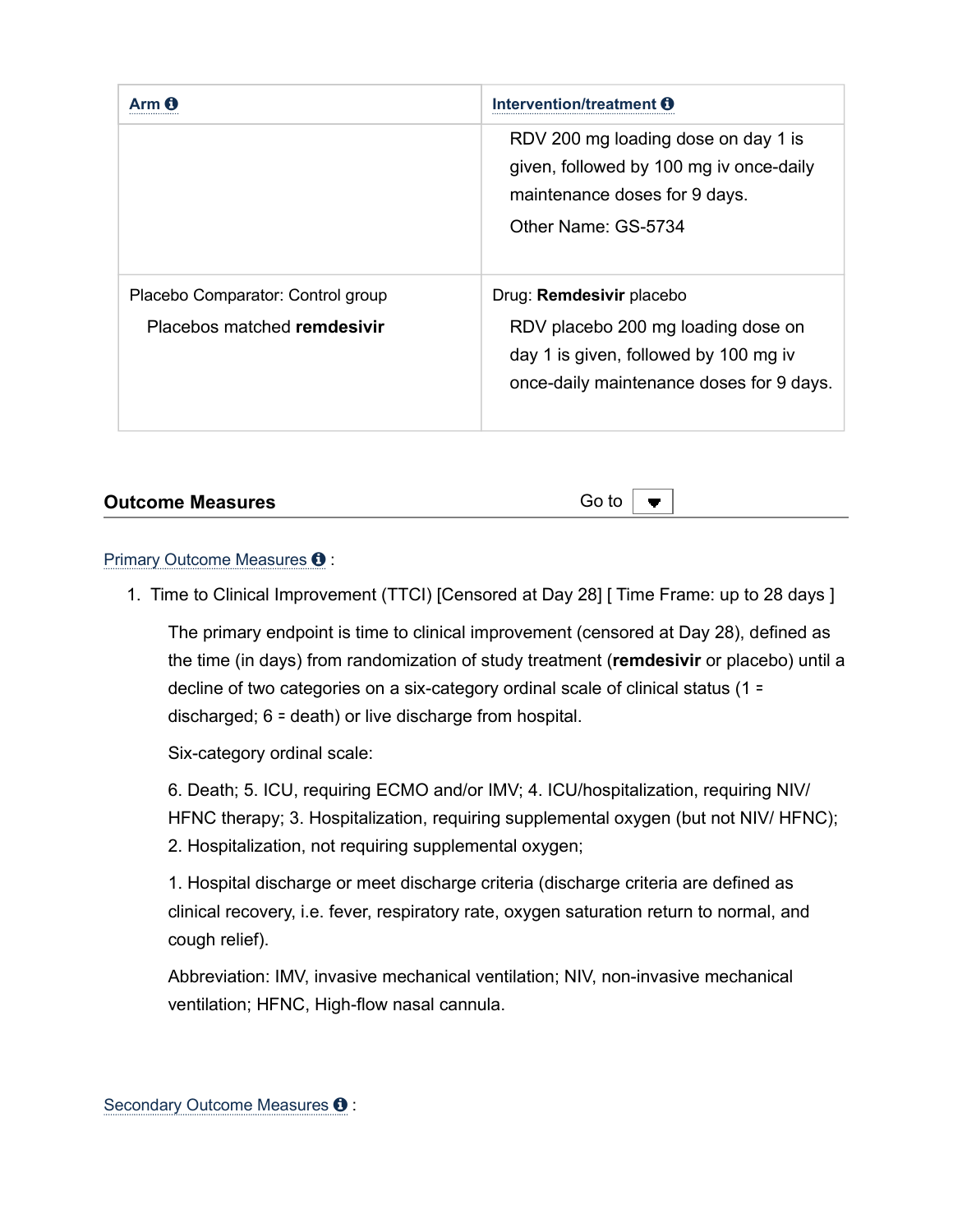1. Clinical status [ Time Frame: days 7, 14, 21, and 28 ]

Clinical status, assessed by the ordinal scale at fixed time points (days 7, 14, 21, and 28).

2. Time to Hospital Discharge OR NEWS2 (National Early Warning Score 2) of ≤ 2 maintained for 24 hours. [ Time Frame: up to 28 days ]

Time to Hospital Discharge OR NEWS2 (National Early Warning Score 2) of ≤ 2 maintained for 24 hours.

- 3. All cause mortality [ Time Frame: up to 28 days ]
- 4. Duration (days) of mechanical ventilation [ Time Frame: up to 28 days ]
- 5. Duration (days) of extracorporeal membrane oxygenation [ Time Frame: up to 28 days ]
- 6. Duration (days) of supplemental oxygenation [ Time Frame: up to 28 days ]
- 7. Length of hospital stay (days) [ Time Frame: up to 28 days ]
- 8. Time to 2019-nCoV RT-PCR negativity in upper and lower respiratory tract specimens [ Time Frame: up to 28 days ]
- 9. Change (reduction) in 2019-nCoV viral load in upper and lower respiratory tract specimens as assessed by area under viral load curve. [Time Frame: up to 28 days ]
- 10. Frequency of serious adverse drug events [ Time Frame: up to 28 days ]

| <b>Eligibility Criteria</b> |  |
|-----------------------------|--|
|-----------------------------|--|

Go to

NIH NLM

### **Information from the National Library of Medicine**

*Choosing to participate in a study is an important personal decision. Talk with your doctor and family members or friends about deciding to join a study. To learn more about this study, you or your doctor may contact the study research staff using the contacts provided below. For general information, Learn About Clinical Studies.*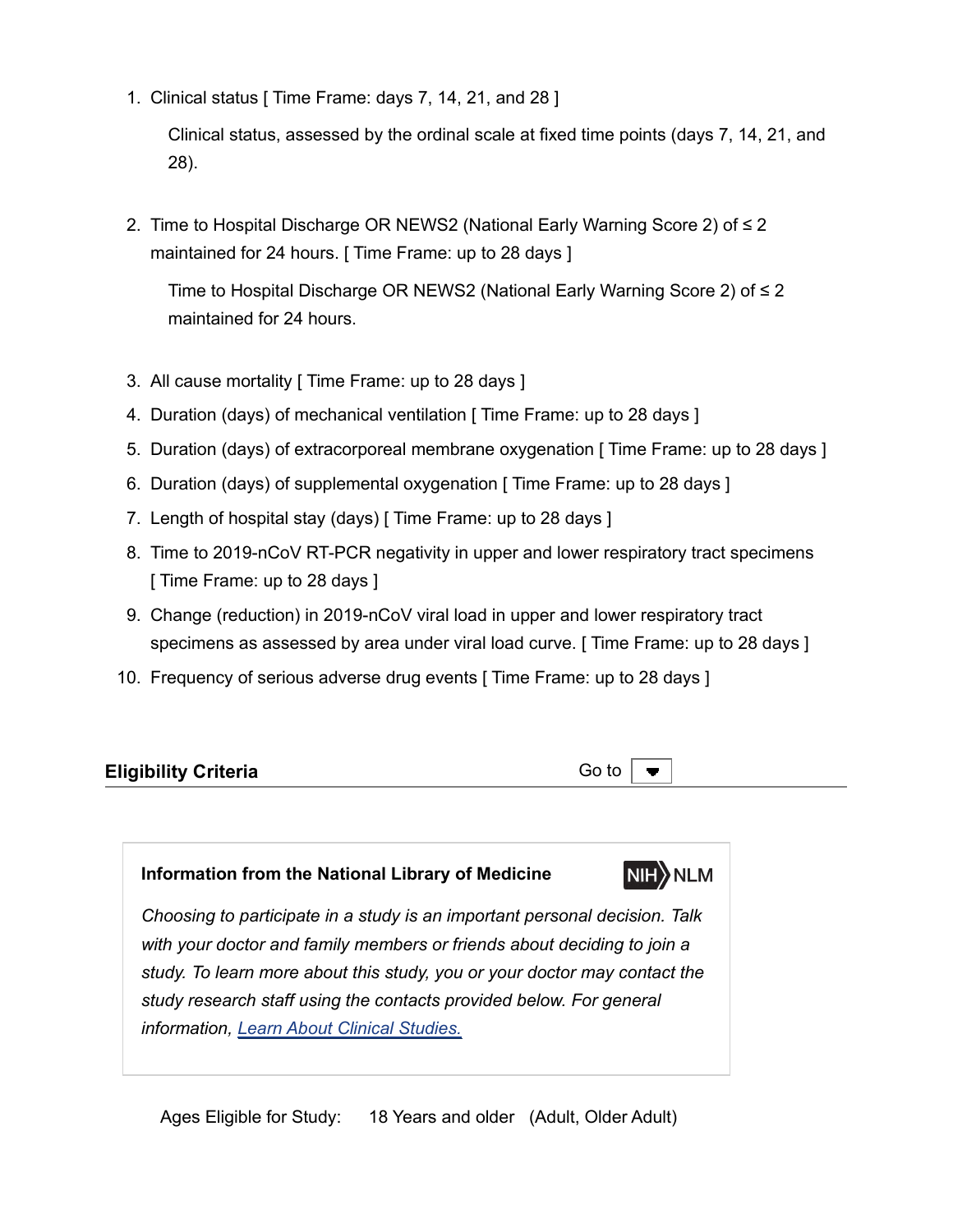Sexes Eligible for Study: All

Accepts Healthy Volunteers: No

## **Criteria**

Inclusion Criteria:

- 1. Age ≥18 years at time of signing Informed Consent Form
- 2. Laboratory (RT-PCR) confirmed COVID-19.
- 3. Lung involvement confirmed with chest imaging
- 4. Hospitalized with a SaO2/SPO2≤94% on room air or Pa02/Fi02 ratio <300mgHg
- 5. ≤12 days since illness onset
- 6. Willingness of study participant to accept randomization to any assigned treatment arm.
- 7. Must agree not to enroll in another study of an investigational agent prior to completion of Day 28 of study.

Exclusion Criteria:

- 1. Physician makes a decision that trial involvement is not in patients' best interest, or any condition that does not allow the protocol to be followed safely.
- 2. Severe liver disease (e.g. Child Pugh score ≥ C, AST>5 times upper limit)
- 3. Pregnant or breastfeeding, or positive pregnancy test in a predose examination
- 4. Patients with known severe renal impairment (estimated glomerular filtration rate ≤30 mL/min/1.73 m2) or receiving continuous renal replacement therapy, hemodialysis, peritoneal dialysis
- 5. Will be transferred to another hospital which is not the study site within 72 hours.
- 6. Receipt of any experimental treatment for COVID-19 within the 30 days prior to the time of the screening evaluation.

| <b>Contacts and Locations</b> | Go to $\vert \bullet \vert$ |  |
|-------------------------------|-----------------------------|--|
|-------------------------------|-----------------------------|--|